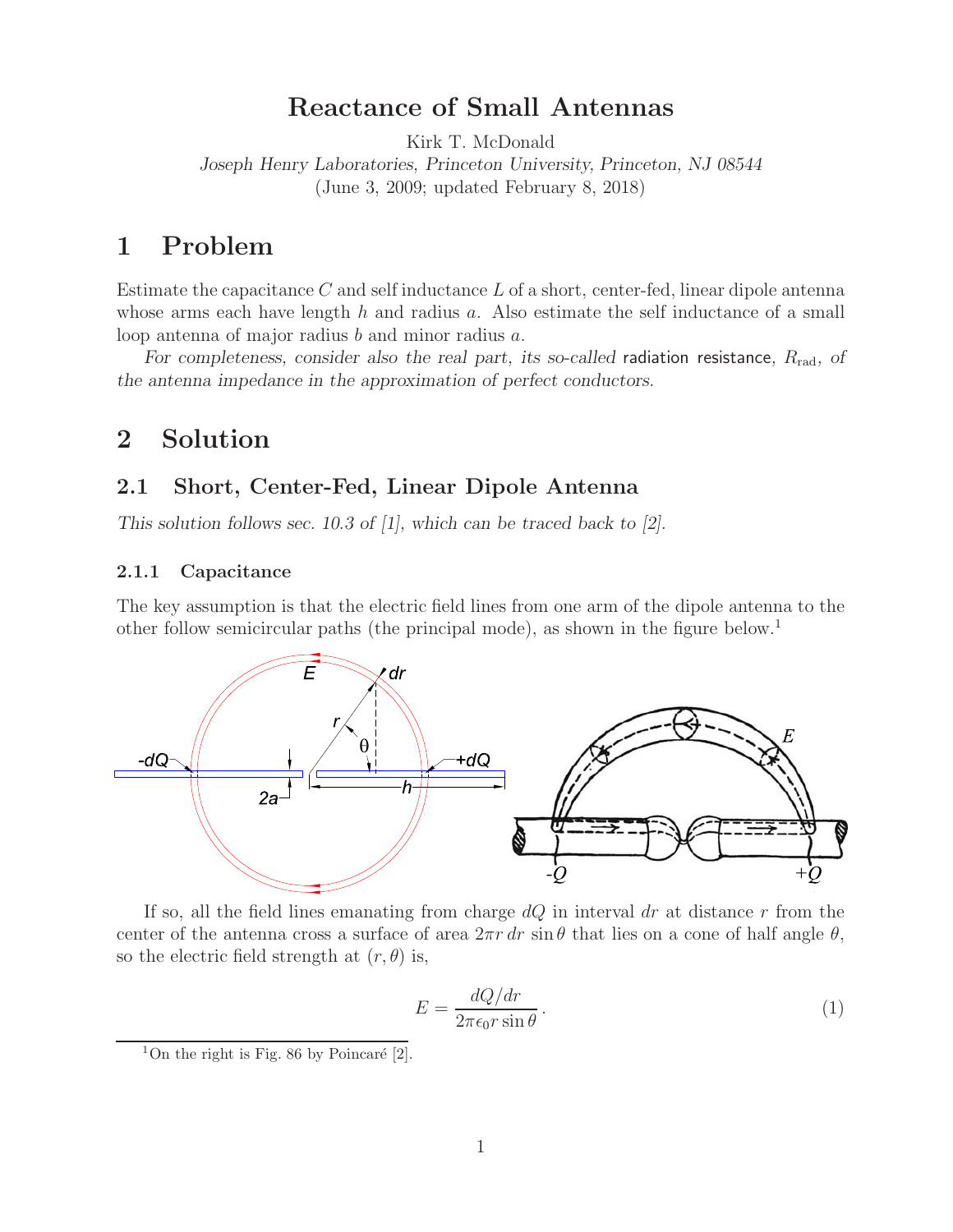The voltage difference between the two arms of the antenna is,<sup>2</sup>

$$
\Delta V = 2 \int_{\theta_{\text{min}}}^{\pi/2} E r \, d\theta = \frac{dQ/dr}{\pi \epsilon_0} \int_{a/r}^{\pi/2} \frac{d\theta}{\sin \theta} = \frac{dQ/dr}{\pi \epsilon_0} \ln[\tan(\theta/2)]_{a/r}^{\pi/2} = \frac{dQ/dr}{\pi \epsilon_0} \ln(2r/a). \tag{2}
$$

This voltage difference should be independent of position along the antenna.<sup>3</sup> The charge distribution  $dQ/dr$  is indeed constant to a good approximation for short dipole antennas, but the factor  $\ln(2r/a) = -\ln(\theta_{\min}/2)$  is constant only for a biconical dipole antenna (as much favored theoretically by Schelkunoff [1]). A reasonable approximation for a linear dipole antenna is to use  $r = h/2$  as a representative length in eq. (2), which leads to the estimate,

$$
\Delta V \approx \frac{dQ/dr}{\pi \epsilon_0} \ln(h/a). \tag{3}
$$

The corresponding capacitance per unit length along the antenna is,

$$
\frac{dC}{dr} = \frac{\Delta V}{dQ/dr} \approx \frac{\pi \epsilon_0}{\ln(h/a)},\tag{4}
$$

and the total capacitance is,

$$
C \approx \frac{\pi \epsilon_0 h}{\ln(h/a)}\,. \tag{5}
$$

This estimate ignores the contribution to the capacitance of roughly  $\pi \epsilon_0 a^2/d$  associated with the electric field in the gap  $d$  between the terminals of the antenna, as is reasonable when  $d \approx a$  since then  $\ln(h/a) \ll h/a \approx dh/a^2$ .

#### **2.1.2 Inductance**

For a quick estimate of the self inductance L of the antenna, we note when the arms carry current I, the magnetic field **B** near the conductors varies with distance  $r_{\perp}$  from as arm as,

$$
B \approx \frac{\mu_0 I}{2\pi r_{\perp}}\,. \tag{6}
$$

The magnetic flux  $\Phi = \int \mathbf{B} \cdot d\mathbf{A} \mathbf{r} \cdot d\mathbf{A} \cdot d\mathbf{r} = LI$  associated with the linear antenna is,

$$
\Phi \approx Kh \int_{a}^{h} B dr_{\perp} \approx \frac{\mu_0 h I}{2\pi} \ln \frac{h}{a},\tag{7}
$$

where we note that the current drops from I to 0 over length h of each arm, and K is a constant of order 1. Then, our rough estimate of the self inductance  $L$  is,

$$
L = \frac{\Phi}{I} \approx \frac{\mu_0 h}{2\pi} \ln \frac{h}{a} \,. \tag{8}
$$

<sup>&</sup>lt;sup>2</sup>In general the electric field is related to the scalar and vector potentials by  $\mathbf{E} = -\nabla V - \partial \mathbf{A}/\partial t =$  $-\nabla V - i\omega \mathbf{A}$ , assuming a time dependence of the form  $e^{i\omega t}$ . Then,  $\int_1^2 \mathbf{E} \cdot d\mathbf{l} = V_1 - V_2 - i\omega \int_1^2 \mathbf{A} \cdot d\mathbf{l}$ . However, close to a small linear dipole antenna the electric field is much larger than the magnetic field (see, for example, [3]), and the contribution of the vector potential to the electric field in negligible in this region.

<sup>&</sup>lt;sup>3</sup>The vanishing of the tangential component of the electric field along the (ideal) conductor implies that this conductor is an equipotential only if the vector potential can be neglected. For examples where this does not hold, see [4, 5].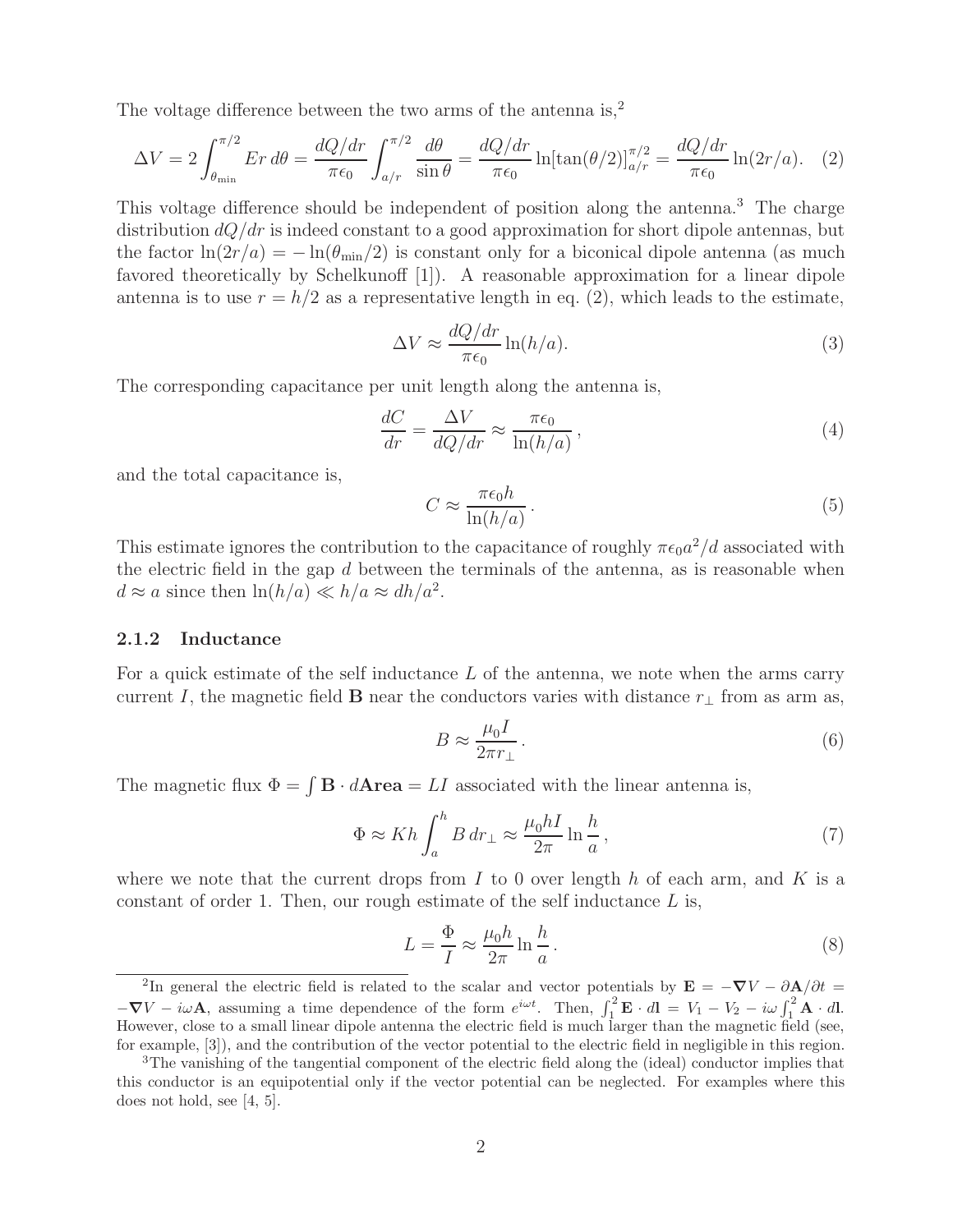#### **2.1.3 Reactance**

The reactance of a short linear antenna  $(h \ll \lambda)$  is largely due to its capacitance,

$$
X_{\text{small linear}} = \omega L - \frac{1}{\omega C} \approx -\frac{1}{ckC} \approx -\frac{\ln(h/a)}{\pi \epsilon_0 c k h} = -\frac{Z_0}{\pi} \frac{\ln(h/a)}{kh} = -\frac{Z_0}{\pi^2} \frac{\lambda}{2h} \ln(h/a),\tag{9}
$$

where  $\omega = kc = 2\pi c/\lambda$ ,  $c = 1/\sqrt{\epsilon_0 \mu_0}$  is the speed of light in vacuum, and,

$$
Z_0 = \sqrt{\frac{\mu_0}{\epsilon_0}} = \mu_0 c = \frac{1}{\epsilon_0 c} = 377 \text{ }\Omega.
$$
 (10)

The reactance X of eq. (9) falls with increasing length h of the arms of the antenna, and vanishes when,

$$
\omega = \frac{1}{\sqrt{LC}} \approx \sqrt{\frac{2\pi}{K\mu_0 h} \frac{1}{\pi \epsilon_0 h}} = \sqrt{\frac{2}{K}} \frac{c}{h} = kc = \frac{2\pi c}{\lambda}, \qquad i.e., \qquad h \approx \sqrt{\frac{2}{K}} \frac{\lambda}{2\pi}.
$$
 (11)

A linear dipole antenna is known to have "resonance"  $(X = 0)$  when half-length  $h \approx \lambda/4$ . This tells us that  $K \approx 8/\pi^2 = 0.81$  (and that our "rough" estimates were rather good).

#### **2.1.4 Relation between Reactance and "Free Oscillation"**

As an aside, we note that frequencies at which the terminal reactance vanishes correspond to those of "free oscillation" of the antenna (with its terminals shorted).

In a "free oscillation", $4$  radiation is ignored and the (near) fields are standing waves that obey the Helmholtz equation,  $(\nabla^2 + k^2)\psi = 0$ , where  $\psi$  is any scalar component of the electric and magnetic fields. Electromagnetic energy is stored in the (near) fields, which oscillates between "electric" and "magnetic" terms, there being no exchange of energy with the perfect conductor.

For driven oscillations of a conductor, a nonzero terminal reactance implies an exchange of energy between the energy/voltage source and the (near) electromagnetic fields.

Thus, if the reactance is nonzero at some frequency, that frequency cannot correspond to a "free oscillation" (for which there is no exchange of energy between fields and conductors).

### **2.2 Small Loop Antenna**

#### **2.2.1 Inductance**

One definition of a small loop antenna is that the spatial variation of the current around the loop can be neglected. In this case the self inductance  $L$  is essentially that of a circular loop/torus of, say, major radius b and minor radius a, supposing that all the current in on the surface because of the skin effect.

For a quick estimate we note when the loop carries current  $I$  the magnetic field near the conductor varies with distance  $r_{\perp}$  roughly as,

$$
B \approx \frac{\mu_0 I}{2\pi r_\perp},\tag{12}
$$

<sup>4</sup>"Free oscillations" of (perfect) conductors were perhaps first discussed in [6]. See also, [7].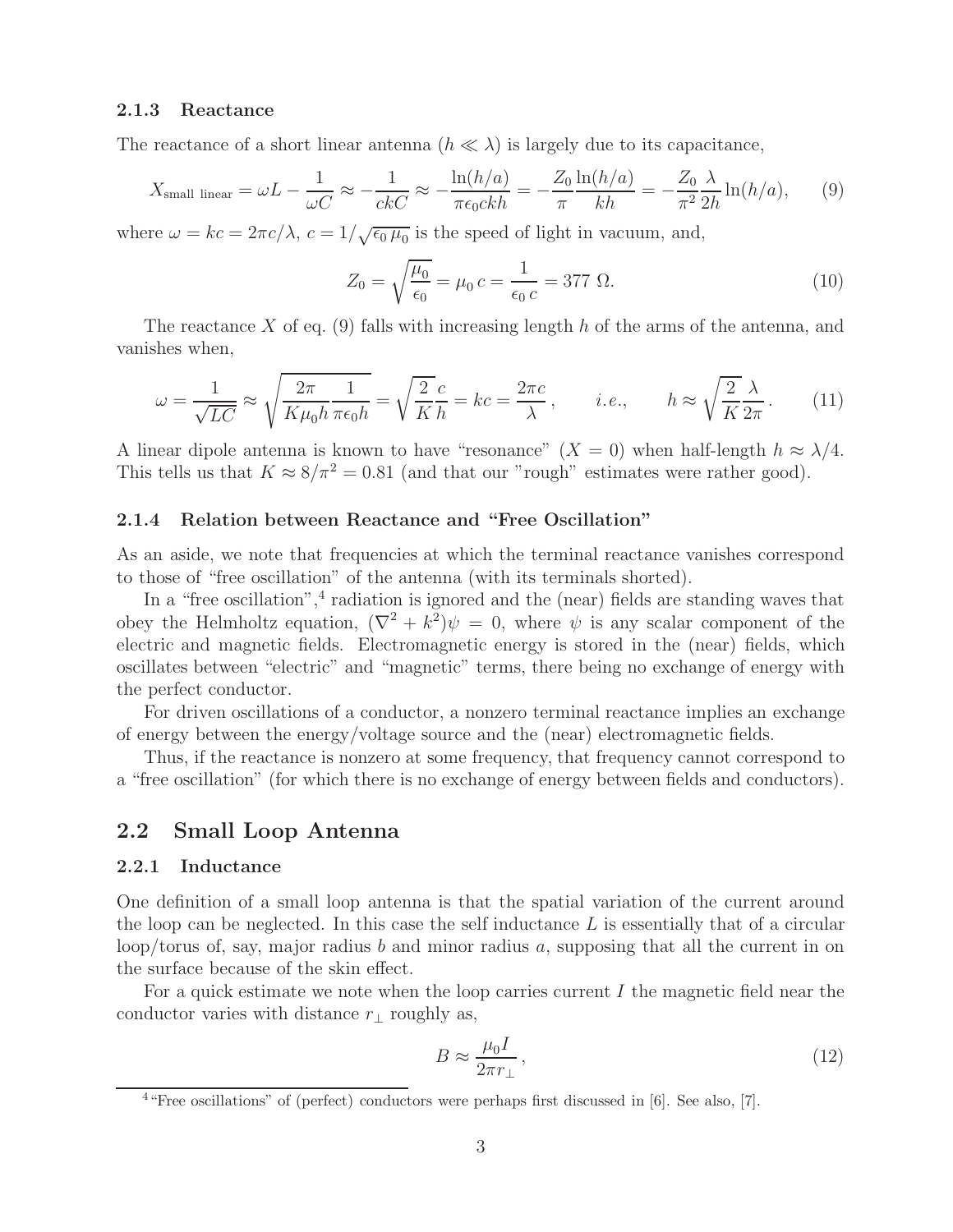so the magnetic flux linked by the loop is,

$$
\Phi = LI \approx 2\pi b \int_{a}^{b} B dr_{\perp} \approx \mu_0 b I \ln \frac{b}{a},\qquad(13)
$$

and the self inductance  $L$  is,

$$
L \approx \mu_0 b \ln \frac{b}{a} = \mu_0 b \left( \ln \frac{8b}{a} - 2.08 \right). \tag{14}
$$

A more exact calculation using toroidal coordinates [8] shows that the number  $2.08 = \ln 8$ in eq. (14) is actually 2 when  $b \gg a$ .

#### **2.2.2 Capacitance**

For a small loop antenna, the current is uniform around the loop, so there is no charge accumulation on the loop, and no associated capacitive reactance.

A loop antenna is driven at two terminals on the loop, with a small gap between them. A small capacitance, of order  $\epsilon_0 a$  is associated with this gap,<sup>5</sup> which is usually neglected in discussions of the reactance of the loop, which then is essentially just its inductive reactance.<sup>6</sup>

As the size of the loop approaches a wavelength (or larger), the current, and hence also the surface charge density, varies around the ring, and there is an associated capacitive reactance. However, it is not obvious that this reactance is  $1/i\omega C$  where C is the DC capacitance of a ring (with respect to "infinity").

Instead, we proceed by noting that a loop antenna is self resonant (reactance  $= 0$ ) when its circumference  $2\pi b$  is approximately equal to  $n\lambda$  for integer n [11, 12]. For  $n = 1$ , we have that,

$$
LC = \frac{1}{\omega^2} = \frac{\lambda^2}{4\pi^2 c^2} \approx \frac{b^2}{c^2} = \epsilon_0 \mu_0 b^2.
$$
 (15)

Then, using eq. (13) for the self inductance, we infer that the effective capacitance of the loop is,

$$
C \approx \frac{\epsilon_0 \mu_0 b^2}{L} = \frac{\epsilon_0 b}{\ln \frac{b}{a}}.\tag{16}
$$

This is larger than the DC capacitance by a factor of  $4\pi^2$ , according to the estimate of eq. (20) below.

#### **DC Capacitance**

For a quick estimate of the DC capacitance C we note when the loop supports charge  $Q$ , the electric field near the conductor varies with distance  $r_{\perp}$  roughly as,

$$
E \approx \frac{Q/2\pi b}{2\pi\epsilon_0 r_\perp},\tag{17}
$$

<sup>&</sup>lt;sup>5</sup>See, for example, [10].

 $6A$  very different estimate is given in sec. 10-12 of [1], assuming that it is meaningful to consider the loop to be a capacitor consisting of two half loops; however, the current around a small loop is uniform, so there is no charge distribution around the loop, except at the terminals, and the estimate of [1] seems inappropriate.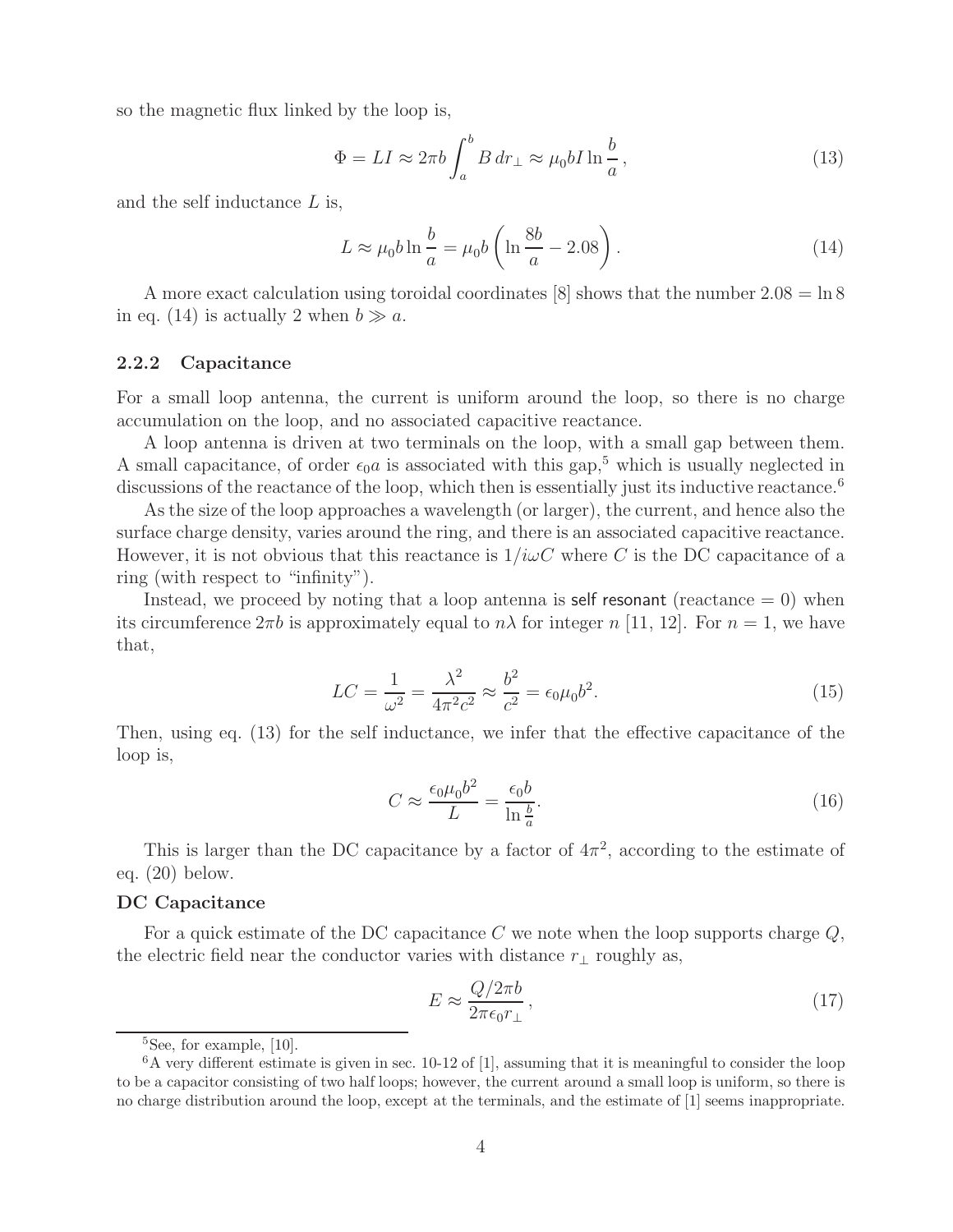so the electric field energy is,

$$
U_e = \frac{Q^2}{2C} = \int \frac{\epsilon_2 E^2}{2} d\text{Vol} \approx 2\pi b \int_a^b \frac{\epsilon_0 E^2}{2} r_\perp dr_\perp \approx \frac{Q^2}{2} \frac{1}{8\pi^3 \epsilon_0 b} \ln \frac{b}{a},\tag{18}
$$

and the capacitance  $C$  is,

$$
C \approx \frac{8\pi^3 \epsilon_0 b}{\ln \frac{b}{a}}.\tag{19}
$$

However, this estimate is not very accurate, and a better estimate of the DC capacitance is based on analysis in toroidal coordinates [9],

$$
C \approx \frac{4\pi^2 \epsilon_0 b}{\ln \frac{8b}{a}} \approx \frac{4\pi^2 \epsilon_0 b}{\ln \frac{b}{a}} \approx \frac{4\pi^2 \epsilon_0 \mu_0 b^2}{L} = \frac{4\pi^2 b^2}{c^2 L}.
$$
 (20)

#### **2.2.3 Reactance**

The capacitive reactance of a small loop is, using eq. (16),

$$
|X_C| = \frac{1}{\omega C} = \frac{L}{\epsilon_0 \mu_0 \omega b^2} = \frac{c^2 \omega L}{b^2 \omega^2} = \frac{4\pi^2 X_L \lambda^2}{b^2},\tag{21}
$$

which is much less that the inductive reactance  $X_L = \omega L$ . So, as previously noted, the capacitive reactance of small loop antennas is typically neglected.

The reactance of a small loop antenna is essentially that due to its self inductance,

$$
X_{\text{small loop}} \approx \omega L \approx \mu_0 \omega b \ln \frac{b}{a} = \mu_0 c k b \ln \frac{b}{a} = Z_0 \frac{2\pi b}{\lambda} \ln \frac{b}{a} \gg Z_0.
$$
 (22)

## **A Appendix: Radiation Resistance of Small Antennas**

For completeness, we include the well-known calculations of the radiation resistance  $R_{\text{rad}}$  of small antennas, noting that the time-average radiated power  $P$  is related to the peak current  $I_0$  at the antenna terminals by,

$$
P = \frac{I_0^2 R_{\text{rad}}}{2} = \frac{\mu_0 |\ddot{p}|^2}{12\pi c} = \frac{\mu_0 \omega^4 |p_0|^2}{12\pi c}, \qquad i.e., \qquad R_{\text{rad}} = \frac{\mu_0 \omega^4 |p_0|^2}{6\pi c I_0^2}, \tag{23}
$$

where  $p_0$  is the peak electric dipole moment of the antenna (or  $p_0 = m_0$  in case the antenna has peak magnetic dipole moment  $m_0$ ).

### **A.1 Short Linear Antenna**

A short linear antenna of half length h along the z-axis has electric dipole moment p related to its linear charge density  $\rho$  by,

$$
p = \int_{-h}^{h} \rho z \, a \, dz. \tag{24}
$$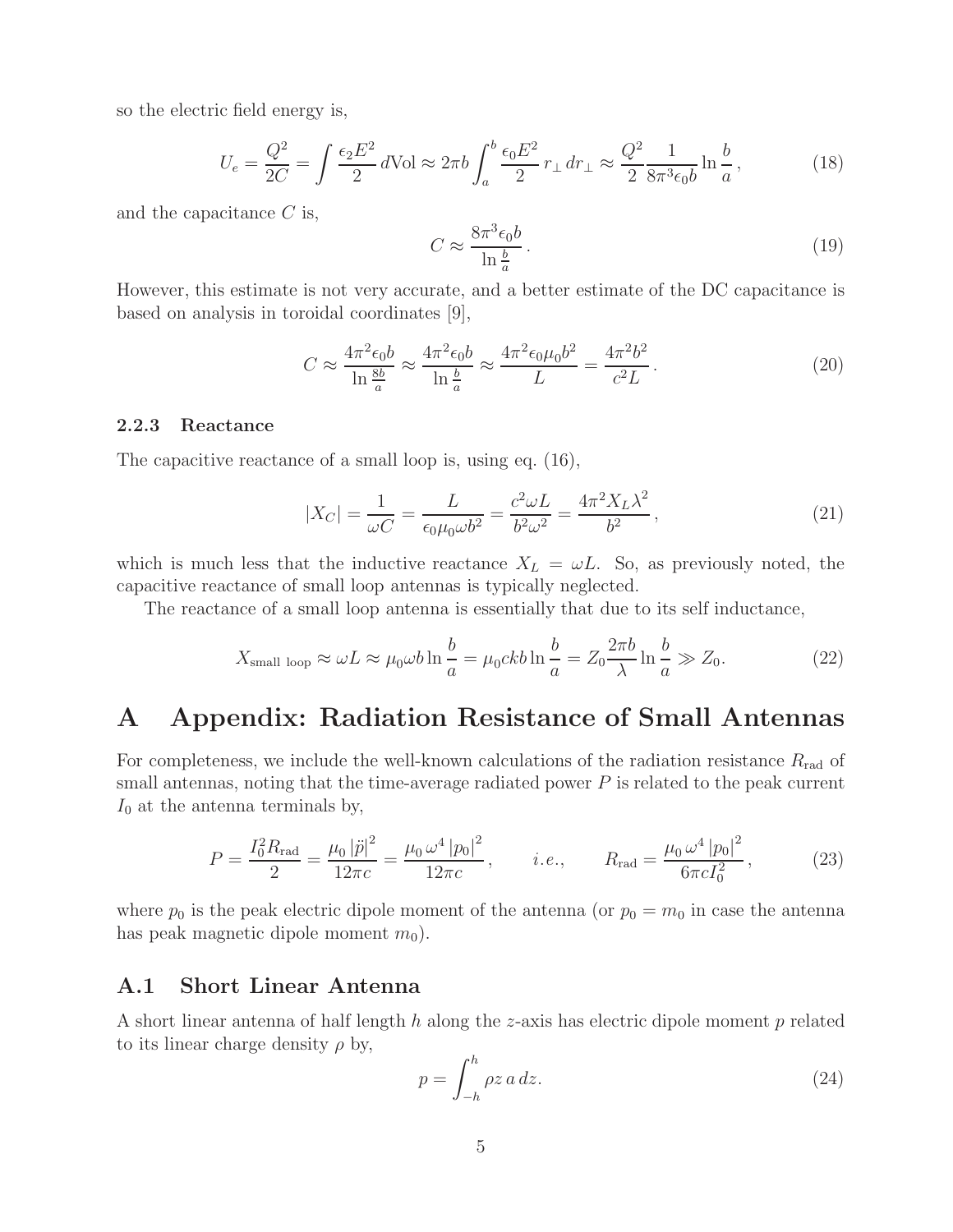The charge density is related to the current distribution,

$$
I(z,t) \approx I_0(1-|z|/h) e^{i\omega t} \qquad (|z| < h), \tag{25}
$$

by the continuity equation,

$$
\dot{\rho} = -\frac{dI}{dz} \approx \pm \frac{I_0}{h} e^{i\omega t},\qquad(26)
$$

so that,

$$
\rho = \mp \frac{iI_0}{\omega h} e^{i\omega t} \qquad (|z| < h), \tag{27}
$$

and,

$$
p_0 = -\frac{iI_0h}{\omega} \tag{28}
$$

from eq. (24). Then, according to eq. (23) the radiation resistance is, recalling eq.  $(11),^7$ 

$$
R_{\rm rad} = \frac{\mu_0 \,\omega^4 \, |p_0|^2}{6\pi c I_0^2} = \frac{\mu_0 \,\omega^2 h^2}{6\pi c} = \frac{\pi \mu_0 \, c \,(2h)^2}{6} = \frac{\pi Z_0}{6} \frac{(2h)^2}{\lambda^2} = 197 \frac{(2h)^2}{\lambda^2} \,\Omega. \tag{29}
$$

For an ("unmatched") small linear antenna with terminal impedance  $Z \approx iX$  and reactance X given by eq.  $(9)$ , the time-average radiated power when driven by a voltage source  $V_0$  is, noting that  $I_0 = |V_0/Z|$ ,

$$
P_{\text{linear,unmatched}} = \frac{V_0^2 R_{\text{rad}}}{2|Z|^2} \approx \frac{V_0^2 R_{\text{rad}}}{2X^2} \approx \frac{\pi^5 V_0^2}{12Z_0 \ln^2(h/a)} \frac{(2h)^4}{\lambda^4} \,. \tag{30}
$$

*If the small linear antenna is "matched" to a line of (real) impedance*  $Z_{\text{line}} \gg R_{\text{rad}}$ *) then,* 

$$
P_{\text{linear,matched}} = \frac{V_0^2 R_{\text{rad}}}{2Z_{\text{line}}^2} \approx \frac{\pi V_0^2 Z_0}{12Z_{\text{line}}^2} \frac{(2h)^2}{\lambda^2} \,. \tag{31}
$$

### **A.2 Small Loop Antenna**

A small loop antenna (of radius b) has azimuthally symmetric current  $I(\phi, t) = I_0 e^{-i\omega t}$ , such that the peak magnetic dipole moment is,

$$
m_0 = \pi b^2 I_0,\t\t(32)
$$

and radiation resistance,

$$
R_{\rm rad} = \frac{\mu_0 \omega^4 \left| m_0 \right|^2}{6\pi c^3 I_0^2} = \frac{\pi \mu_0 \omega^4 b^4}{6c^3} = \frac{\pi \mu_0 c}{6} \frac{(2\pi b)^4}{\lambda^4} = \frac{\pi Z_0}{6} \frac{(2\pi b)^4}{\lambda^4} \,. \tag{33}
$$

<sup>&</sup>lt;sup>7</sup>The approximation (25) is not very accurate for "resonance" with  $h \approx \lambda/4$ , for which eq. (29) gives  $R_{\text{rad,resonance}} \approx 197/4 = 49 \Omega$ . At "resonance",  $I(z,t) \approx I_0 \cos kz e^{i\omega t}$ , so  $\rho \approx kI_0 \sin kz e^{i\omega t}$ ,  $\rho \approx -iI_0 \sin kz \ e^{i\omega t}/c$ ,  $p_0 \approx -2I_0c/\omega^2$ ,  $R_{\rm rad} \approx 2\mu_0 c/3\pi = 2Z_0/3\pi = 80 \ \Omega$ , which is closer to the actual value of 71  $\Omega$  at "resonance".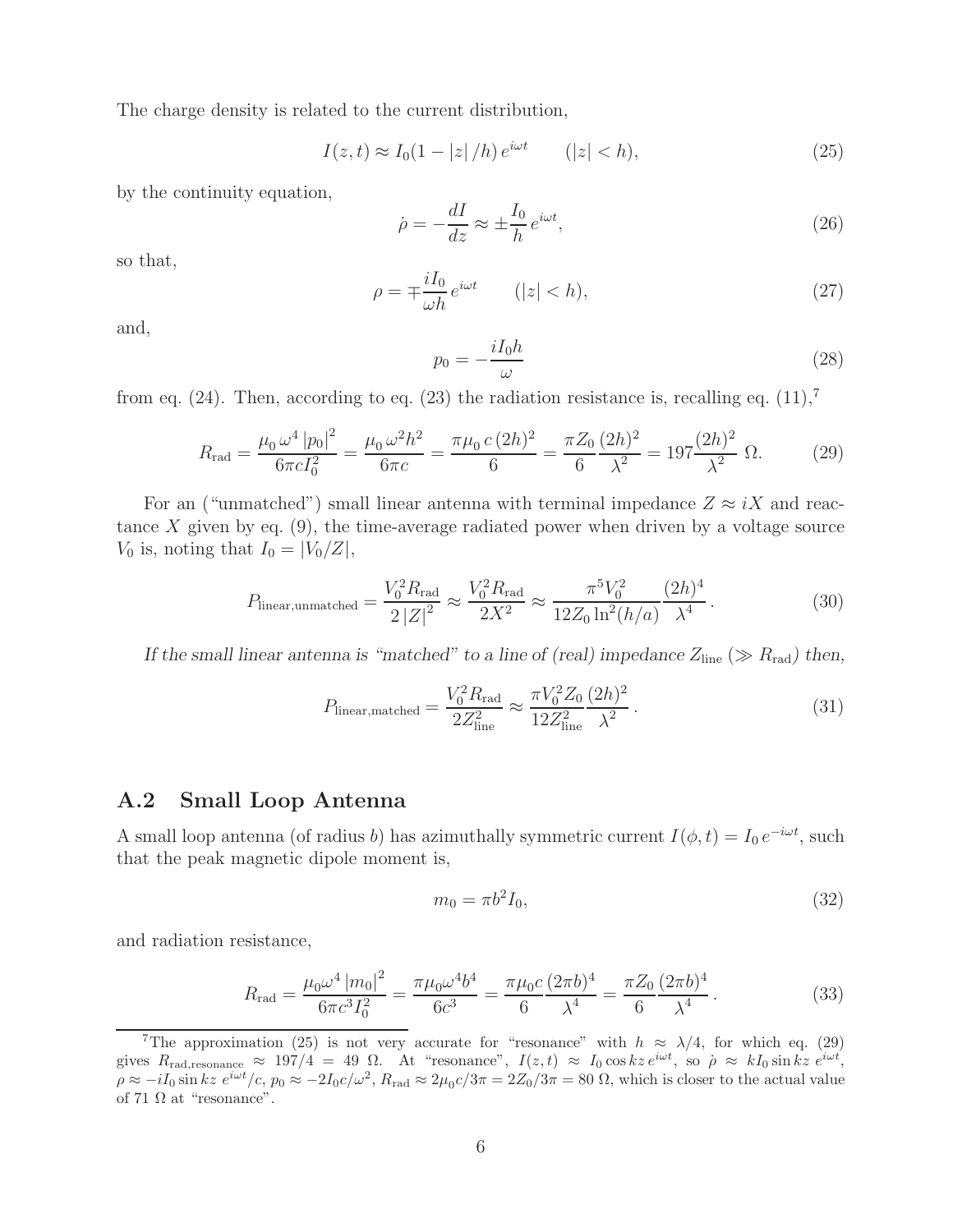For an ("unmatched") small loop antenna with reactance X given by eq.  $(22)$ , the timeaverage radiated power when driven by a voltage source  $V_0$  is,

$$
P_{\text{loop,unmatched}} \approx \frac{V_0^2 R_{\text{rad}}}{2X^2} \approx \frac{\pi V_0^2}{12Z_0 \ln^2(b/a)} \frac{(2\pi b)^2}{\lambda^2} \,. \tag{34}
$$

*If the small loop antenna is "matched" to a line of impedance*  $Z_{\text{line}}$  *then,* 

$$
P_{\text{loop,matched}} = \frac{V_0^2 R_{\text{rad}}}{2Z_{\text{line}}^2} \approx \frac{\pi V_0^2 Z_0}{12Z_{\text{line}}^2} \frac{(2\pi b)^4}{\lambda^4} \,. \tag{35}
$$

*Thus, a "matched", small loop antenna of circumference* 2πb *radiates much less power than a* "matched", small linear antenna of total length  $2h = 2\pi b$ .<sup>8</sup>

## **B Comments on the Wave Speed**

In the field theory of electromagnetism, electromagnetic waves propagate in the fields, which in the case of good conductors are nonzero mainly outside the conductors. In this view, it a "natural" that the speed of electromagnetic waves is that associated with the medium surrounding the conductors, which differs little from vacuum in most antenna applications. Then, the speed of waves in (or better, on the surface of) the conductors of an antenna is close to the speed of light in vacuum.

We illustrate this for *self-resonant* linear and loop antennas, which have zero reactance by definition. For linear antennas, the smallest self-resonant antennas have arms of length  $h \approx \lambda/4$ , while for loop antennas the circumference  $2\pi b$  is approximately the wavelength  $\lambda$ . For the linear self-resonant antenna, the current standing wave has the form  $\cos kz \cos \omega t =$  $(1/2((\cos(kz - \omega t) + \cos(kz + \omega t)),$  where the wave number  $k = 2\pi/h$  is very close to  $2\pi/\lambda = c/\omega$ , so the speed of the current wave is  $\omega/k \approx c$ . Similarly, the traveling wave of current on the self-resonant loop has the form  $\cos(ks \pm \omega t)$ , where s is the arc length around the loop of radius  $b \approx \lambda$ , so  $k = 2\pi/b \approx c/\omega$  and again the wave speed is  $\omega/k \approx c$ .

On the other hand, an antenna can be thought of as the final element in the transmission line from the power source. In the circuit theory of transmission lines (due to Heaviside  $(1876)$  [13], the speed of waves along a two-conductor transmission line is,

$$
v = 1/\sqrt{\tilde{L}\tilde{C}},\tag{36}
$$

where  $\tilde{L}$  and  $\tilde{C}$  are the capacitance per unit length along the line.

If we used the estimates (5) and (8) for the capacitance and inductance of a linear antenna with arms of length  $h$ , the transmission-line formula  $(36)$  would suggest that the wave speed of the current on each arm is  $v_{\text{linear}} = 1/\sqrt{LC/h^2} = 1/\sqrt{\epsilon_0\mu_0/2} = \sqrt{2}c$ , while use of the estimates (14) and (16) for a loop of circumference  $2\pi b$  would suggest that the wave speed is  $v_{\rm loop} = 1/\sqrt{LC/(2\pi b)^2} = 2\pi c$ .

These inconsistencies reflect that the transmission-line formula (36) holds only in the limit of a very long line of two parallel conductors. It is impressive that the earliest consideration

<sup>&</sup>lt;sup>8</sup>An "unmatched", small loop antenna of circumference  $2\pi b$  radiates more power than an "unmatched", small linear antenna of total length  $2h = 2\pi b$  provided  $2\pi b \leq \lambda/10$ , but the radiated power is quite small.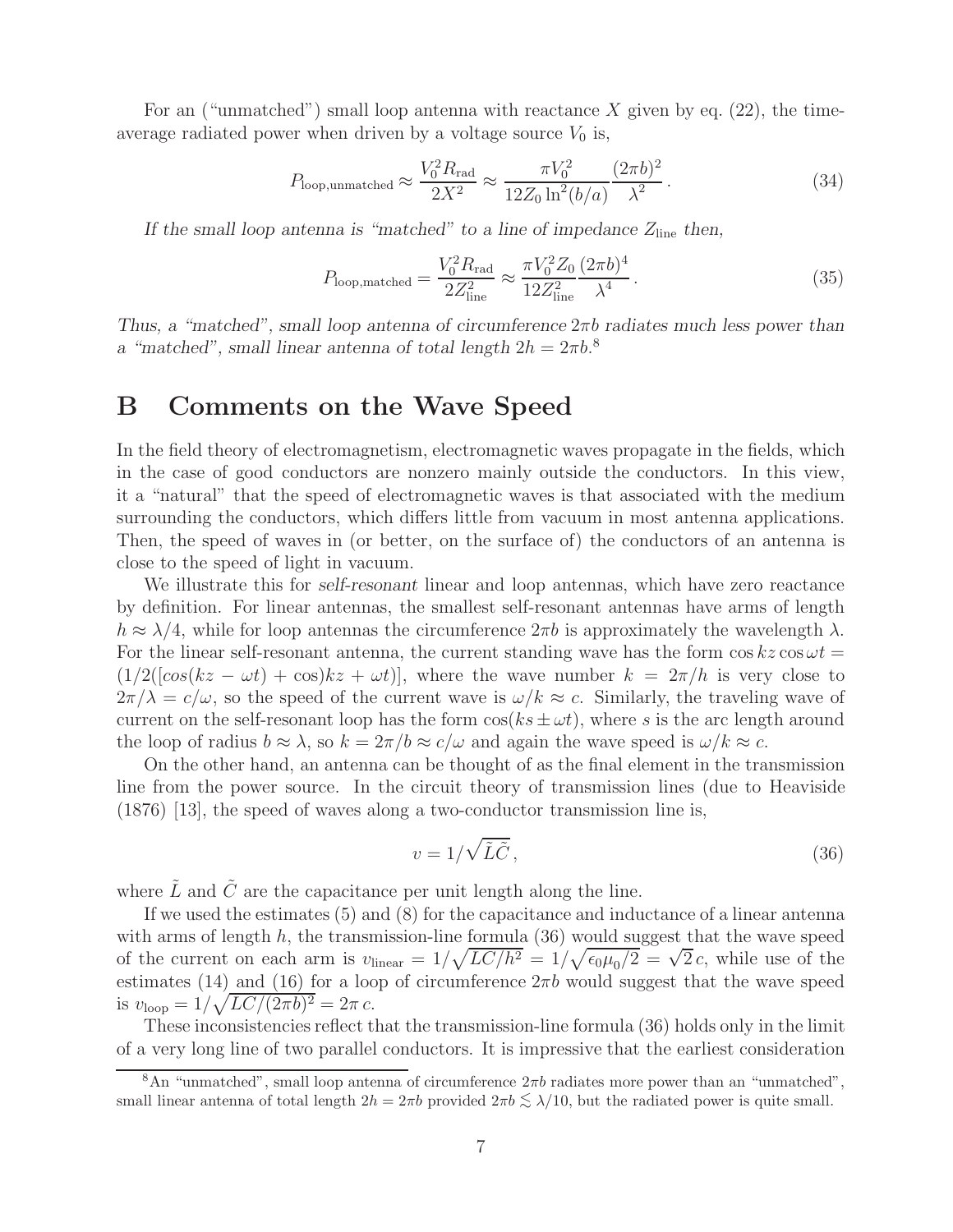of waves on conductors, by Kirchhoff in 1857 [14], via consideration of short wire segments in the action-at-a-distance theory of Weber [15], deduced that the wave speed was  $c^9$ .

## **References**

- [1] S.A. Schelkunoff and H.T. Friis, *Antennas, Theory and Practice* (Wiley, 1952), http://kirkmcd.princeton.edu/examples/EM/schelkunoff\_friis\_52.pdf
- [2] H. Poincar´e and F.K. Vreeland, *Maxwell's Theory and Wireless Telegraphy* (McGraw, 1904), http://kirkmcd.princeton.edu/examples/EM/poincare\_vreeland\_04.pdf
- [3] K.T. McDonald, *Radiation in the Near Zone of a Hertzian Dipole* (April 22, 2004), http://kirkmcd.princeton.edu/examples/nearzone.pdf
- [4] K.T. McDonald, *What Does an AC Voltmeter Measure?* (March 16, 2008), http://kirkmcd.princeton.edu/examples/voltage.pdf
- [5] K.T. McDonald, *Lewin's Circuit Paradox* (May 7, 2010), http://kirkmcd.princeton.edu/examples/lewin.pdf
- [6] M. Abraham, *Die electrischen Schwingungen um einem stabförmigen Leiter, behandelt nach der Maxwell'schen Theorie*, Ann. Phys. **66**, 435 (1898), http://kirkmcd.princeton.edu/examples/EM/abraham\_ap\_66\_435\_98.pdf
- [7] Lord Rayleigh, *On the Electrical Vibrations associated with thin terminated Conducting Rods*, Phil. Mag. **8**, 104 (1904), http://kirkmcd.princeton.edu/examples/EM/rayleigh\_pm\_8\_105\_04.pdf
- [8] V. Fock, *Skin-Effekt in einem Ringe*, Phys. Zeit. Sow. U. **1**, 215 (1932), http://kirkmcd.princeton.edu/examples/EM/fock\_phys\_z\_sow\_u\_1\_215\_32.pdf
- [9] T.S.E. Thomas, *The Capacitance of an Anchor Ring*, Aus. J. Phys. **7**, 347 (1954), http://kirkmcd.princeton.edu/examples/EM/thomas\_ajp\_7\_347\_54.pdf
- [10] K.T. McDonald, *Radiation by an AC Voltage Source* (Jan. 9, 2005), http://kirkmcd.princeton.edu/examples/acsource.pdf
- [11] T.T, Wu, *Theory of the Thin Circular Loop Antenna*, J. Math. Phys. **3**, 1301 (1962), http://kirkmcd.princeton.edu/examples/EM/wu\_jmp\_3\_1301\_62.pdf
- [12] A.F. McKinley *et al.*, *The analytical basis for the resonances and anti-resonances of loop antennas and meta-material ring resonators*, J. Appl. Phys. **112**, 094911 (2012), http://kirkmcd.princeton.edu/examples/EM/mckinley\_jap\_112\_094911\_12.pdf

<sup>9</sup>Kirchhoff's argument involved the concept of mutual inductance between current elements (as first developed by Neumann [16]), rather than the capacitance and inductance of a circuit/transmission line (as considered by Heaviside [13]). Hence, while Kirchhoff did not strictly invent the "telegrapher's equation", he arrived at the more general result that the wave speed on conductors (in vacuum) is the speed of light. Because he did not use a field theory (in which waves exist in the fields outside conductors), Kirchhoff did not infer that light is an electromagnetic phenomenon.